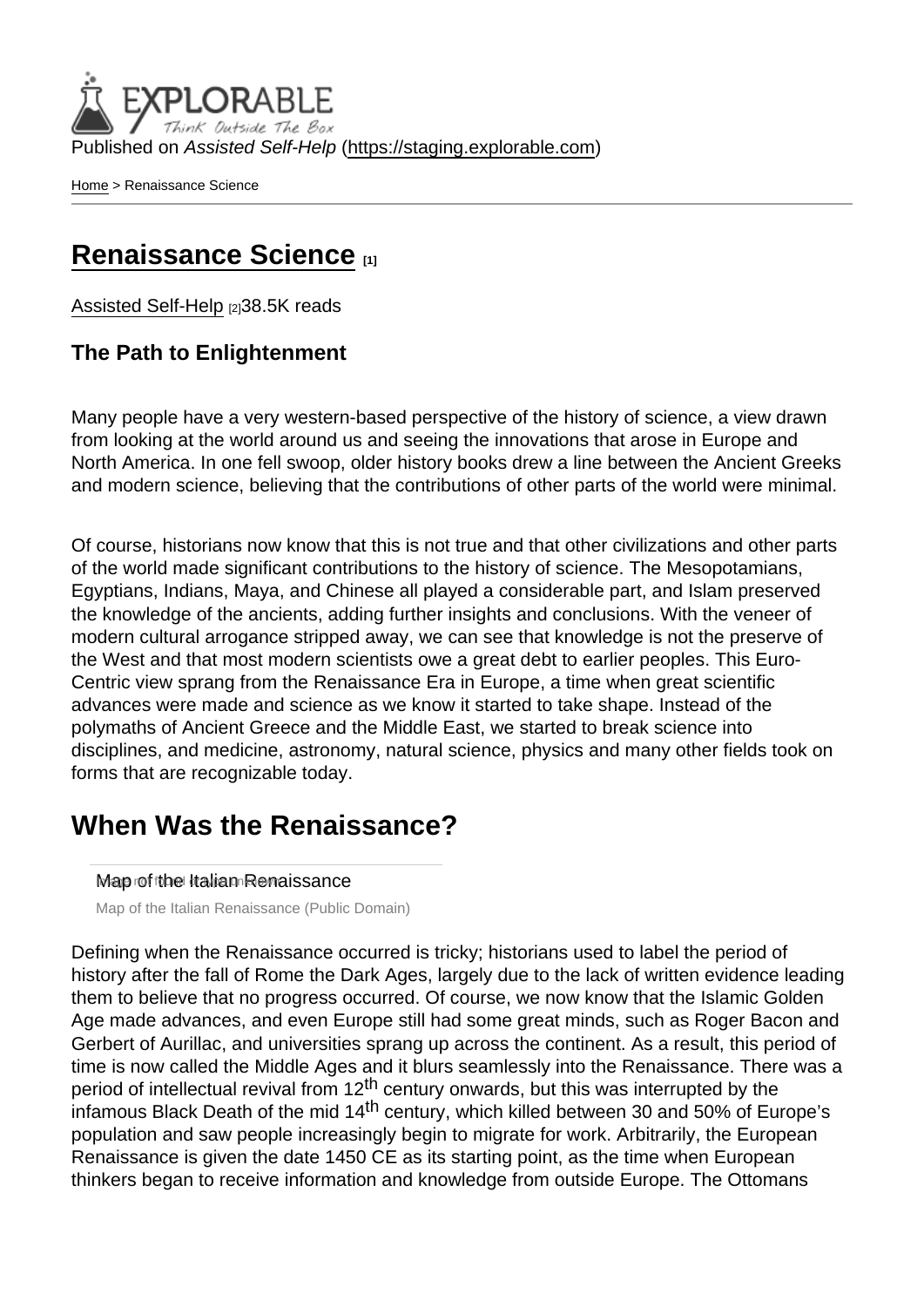sacked Byzantine Constantinople, in 1453, causing many scholars to flee to Europe, bringing texts and knowledge with them. In Spain, unrest and change in the constant battle between the Moors and the Christians saw many academics flee to Europe, landing in the great Italian city-states of Florence and Padua, amongst others. These acted as the nucleus for a revival in learning, adding to the system of religious academies set up by Charlemagne (742-814), which had once again encouraged academics to look at how the universe works, both physically and metaphysically. Determining when the Renaissance ended is a much more difficult process, because it blended into the Enlightenment over a period of decades. Long after the Renaissance ended, its influence in art and architecture remained and this applies equally to science. It is perhaps easier to describe the end of the Renaissance period for the different scientific disciplines although, naturally, these are still arbitrary and based upon a particular landmark, such as Newtonian mechanics or the invention of the microscope. As a rough guide, most historians accept that the second half of the 17<sup>th</sup> century saw the transition from the Renaissance into the Enlightenment.

# The Importance of Art

Although this is a science site, the history of science of the Renaissance must draw from art, because much of the drive behind the rise of academia lay with such artists as Giotto, Donatello and Michelangelo, men who tried to recapture the perceived perfection of the classical times, recreating the artistry of the Greeks and the Romans. They looked backwards for inspiration and tried to emulate the perfection they saw in the ancient statues.

#### Da Vinci View of a Skull

Image not found or type unknown View of a Skull, by Da Vinci (Public Domain)

This connection between art and science may seem a little strange to modern observers, but the Renaissance art and architecture incorporated mathematics and precision into every piece. Artists and scholars resurrected the Ancient Greek belief that creation was built around perfect laws and reasoning, believing that the artist could capture some of this flawlessness. It is even possible to tie religion in with this, because many of the artists were drawn towards religious art and subjects, with churches and the other great cathedrals distilling [architectural](https://staging.explorable.com/renaissance-architecture) [3] knowledge. While European Christianity and science often conflicted with each other, it is fair to say that it also had positive effects, in much the same way that the instruction to understand creation underpinned the Islamic Golden Age. Some scholars refer to the Renaissance as the age of observation, where scholars began to dissect and study the smallest things in an attempt to find scientific truth. For example, artists, partly fuelled by the needs of the artist for realism in their paintings and sculptures, began to dissect cadavers and animals, with Leonardo Da Vinci's combination of art and science a fine example of this. Architects rediscovered the mathematical laws formulated by the Egyptians, Greeks and Romans, building huge edifices and structures on classical principles. They believed, as did the Greeks, that certain mathematical ratios used during the design of buildings would result in aesthetically pleasing and strong structures; the fact that many have survived to this day, despite natural disasters and war, is a testimony to the skill of the architects and builders.